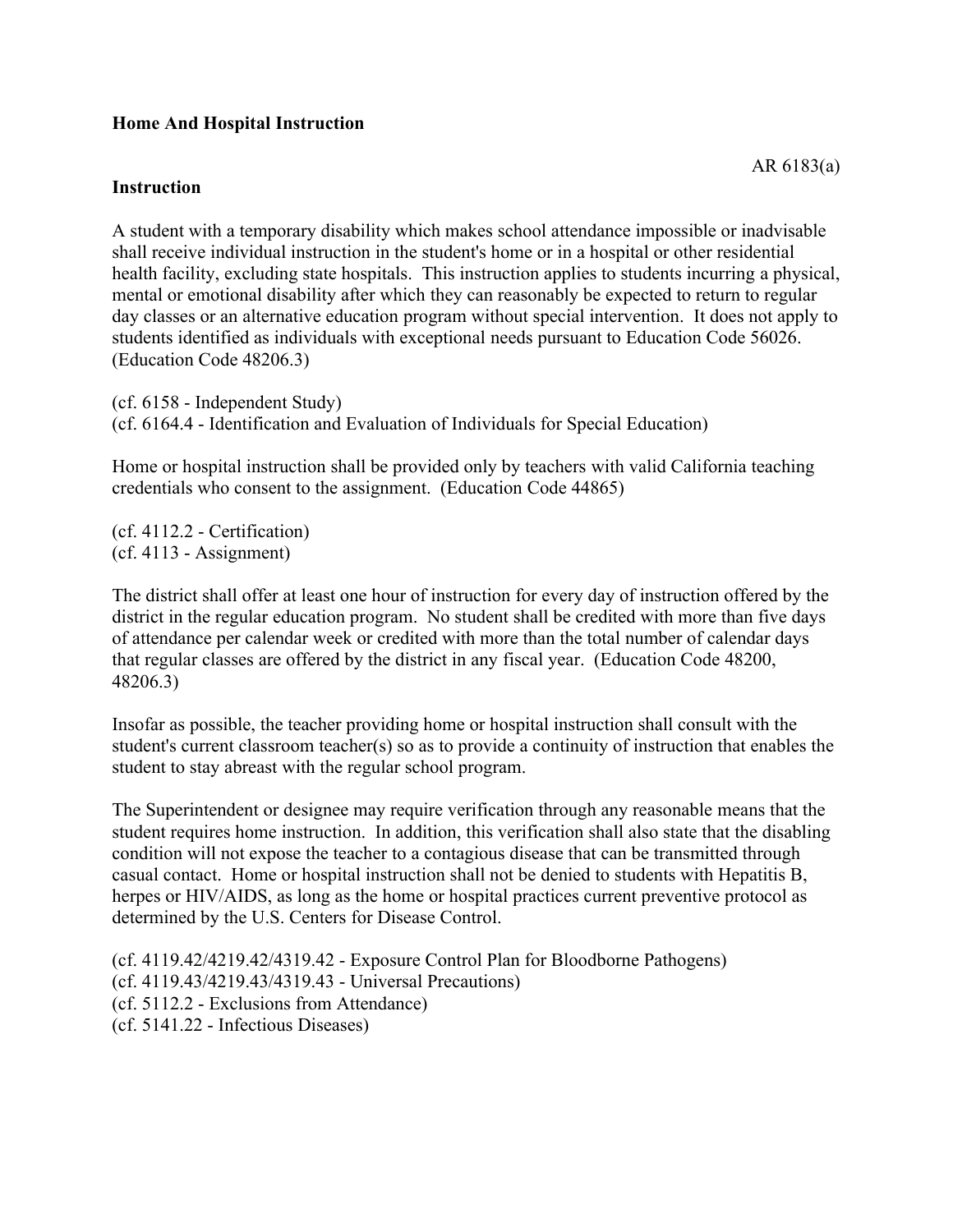## **Nondistrict Students**

A student of another district who is temporarily disabled and confined to a hospital or health facility within this district shall be eligible to receive individual instruction in this district. (Education Code 48207)

In such circumstances, it is the responsibility of the parent/guardian to notify the district of the student's presence in a qualifying hospital. (Education Code 48208)

Upon receiving such notification, the Superintendent or designee shall: (Education Code 48208)

1. Within five working days of the notification, determine whether the student is able to receive individualized instruction and, if so, when it shall begin. Instruction shall begin no later than five working days after the Superintendent or designee has determined that the student is able to receive individualized instruction.

2. Within five working days of the beginning of the individualized instruction, the Superintendent or designee shall provide written notification to the district in which the student was previously enrolled stating that the student shall not be counted by that district for purposes of computing average daily attendance, effective the date on which individualized instruction began.

Alternatively, the Superintendent or designee may enter into an agreement with the district in which the student was previously enrolled to have that district provide the individualized instruction. (Education Code 48208)

## **Parental Notifications**

At the beginning of the school year, the Superintendent or designee shall notify parents/guardians that: (Education Code 48208, 48980)

1. Individual instruction is available for temporarily disabled students as prescribed by Education Code 48206.3.

2. If a student becomes temporarily disabled, it is the parent/ guardian's responsibility to notify the receiving district of the student's presence in a qualifying hospital.

(cf. 5145.6 - Parental Notifications)

Legal Reference: EDUCATION CODE